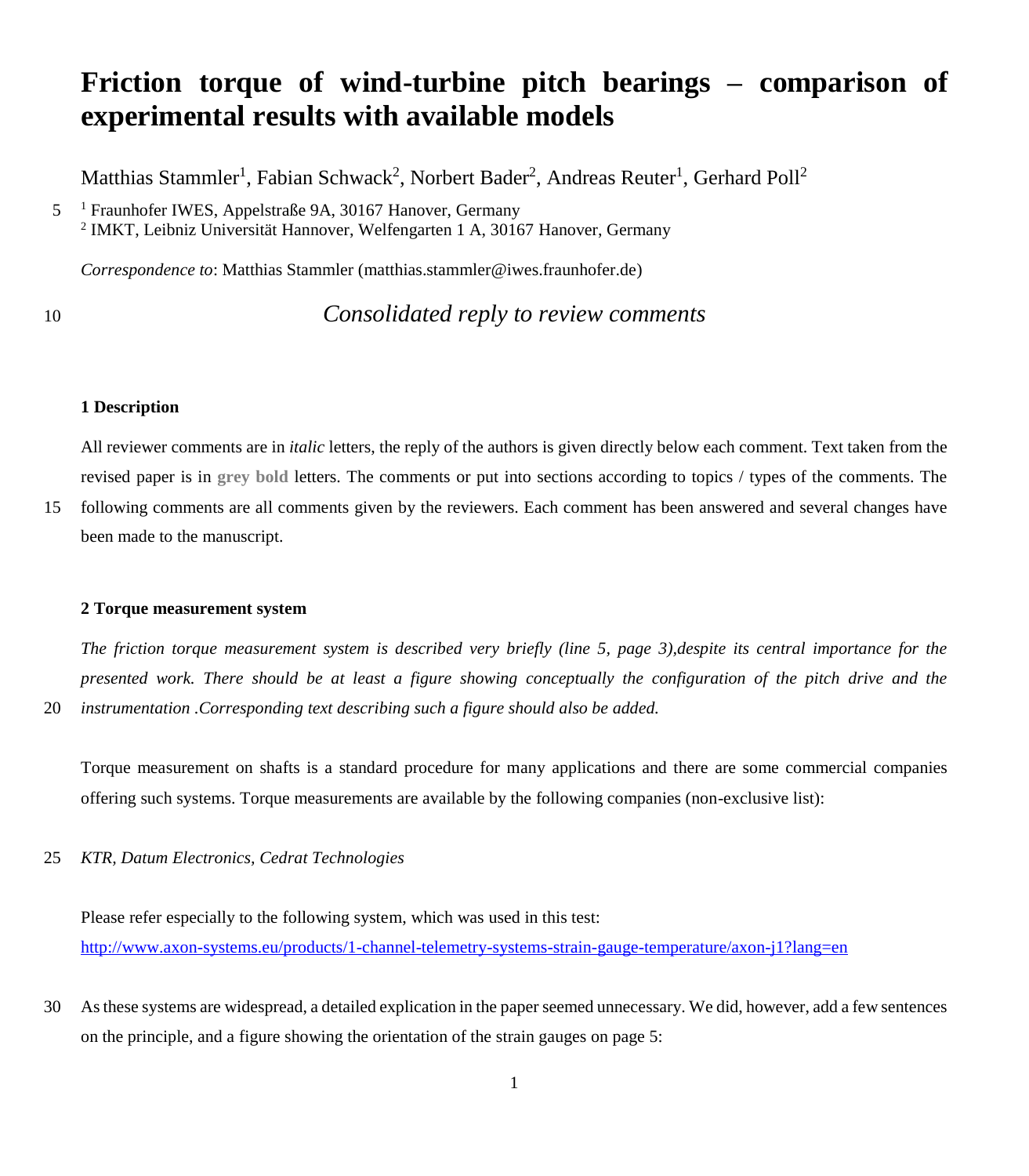**The pitch drive is equipped with a strain-gauge torque measurement system at the pinion shaft on the low-speed side. A full bridge of strain gauges is mounted on the shaft (see Figure 3), together with a rotary unit. Data transfer and power supply is done telemetrically via a ring stator. The measurement system has been calibrated by applying known** 

5 **torques to the shaft.** 



15 **Figure 3: Torque measurement strain gauges on shaft.**

#### **3 Friction model results, calculation, normalization and discussion**

*Too little information regarding the application of the different friction models is given, in order to support the conclusion that all considered models are insufficient. The information given from line 10 on page 11 to the end of page 13 should be*  20 *more thorough and be presented more systematically. It is also unclear how the roller element loads extracted from the FE* 

*model are used here. An example of a corresponding FE result would help here.*

*Normalizing with respect to the average torque measured at the maximum load, limits the scientific value of the presented data significantly. Since the measurements appear to be the main contribution of the model, either the absolute values should*  25 *be provided, or data normalized with respect to a well defined quantity*.

*When they compare the measured friction torque value to the calculated values with four models,authors should give the parameter values and select reasons for these models.*

30 We have reordered the information in the following way: At first, the adaptions of empirical values are described. Second, the results of the single models are explained. We think this is more systematically than before, thanks for the remark. We also added some further explanations on single aspects of the results on pages 10, 11 and 12: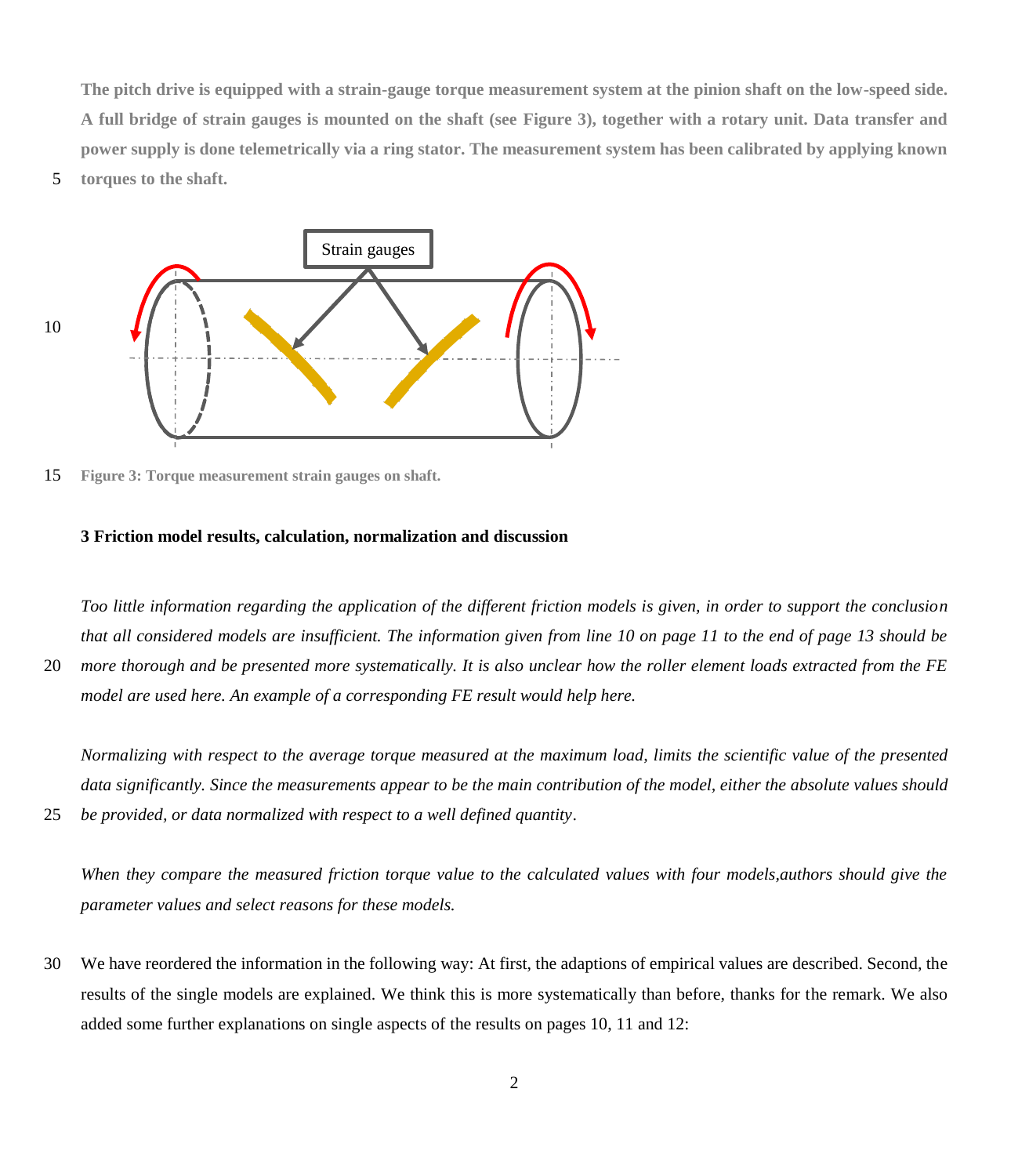**Figure 7 shows the results of friction torque measurements at different rotating speeds of the pitch bearing. The measurements were executed with the bending moment varied in steps of 1 MNm. Figure 7 contains lines indicating values between 1MNm steps, these are interpolations. The external load was applied via a load frame (see Figure 2)** 

- 5 **and is expressed as the resulting bending moment at the blade root. The measurements for each load-speedcombination were repeated at least 20 times with no significant deviation between the mean values of friction torque. However, owing to the oscillating rotations used for the torque measurements, there is a relatively high standard deviation in the single measurements (shown for 2 and 5 MNm in Figure 7), due to torque vibrations caused by the repeated accelerations of the blade and pitch bearing masses**.
- 10 **The values of the friction torque are normalized to the highest value of the measurements obtained at 1.04 rpm and 6 MNm bending moment. For the conditions shown, the theoretical lubricant film thickness according to Dowson and Hamrock (Dowson and Hamrock, 1977) is close to or above the combined surface roughness of raceway and roller (Stammler and Poll, 2014). As the bearing is grease-lubricated, lubricant starvation might reduce the lubricant film thickness, thus a mixed lubrication regime is the most likely lubrication condition. The speeds examined are within the**
- 15 **usual range of pitch bearing speeds. From the measured values, it is not possible to derive the speed dependence of the friction torque.**

**In Figure 8, the values are again normalized to the highest friction torque measured. The error bars refer to the standard deviation of the measured values.** 

**In order to obtain results for the first manufacturer's and the PALMGREN calculations, previously unavailable**  20 **empirical values had to be chosen to match the curves with the measured values: For the PALMGREN calculation,** 

- the value  $f_0$  was adapted to fit the zero load condition and the value  $f_1$  was adapted so that the difference between **zero load torque and the highest load torque match the measured values. The first manufacturer's model includes all empirical values except the sealing friction of large slewing bearings. The empirical values provided with the model only include values for the sealing friction of bearings with a maximum diameter of 340 mm. Thus, the**  $K_{S1}$  **value that**
- 25 **is part of the sealing friction was set in such a way that the non-load friction matches the measured values for the nonload condition.**

**The aforementioned choices of empirical values come with some drawbacks: Currently, the PALMGREN model cannot be used to predict the friction torque of other pitch bearings as there are no available values for the empirical factors and . It is unclear whether the values used in this work are correct for loads higher than the measured loads or** 

30 **other bearing diameters. was adapted to match the slope between 0 and 6 MNm external load; if it had been adapted to the slope between 2 and 4 MNm, the differences between measurements and model calculations would have been higher.**

**Similar to the PALMGREN model, the first manufacturer model contains only one empirical factor, which can be adjusted** ( $K_{S1}$  which is part of the  $M_{\text{seal}}$  calculation). In order to achieve a match, the value had to be raised drastically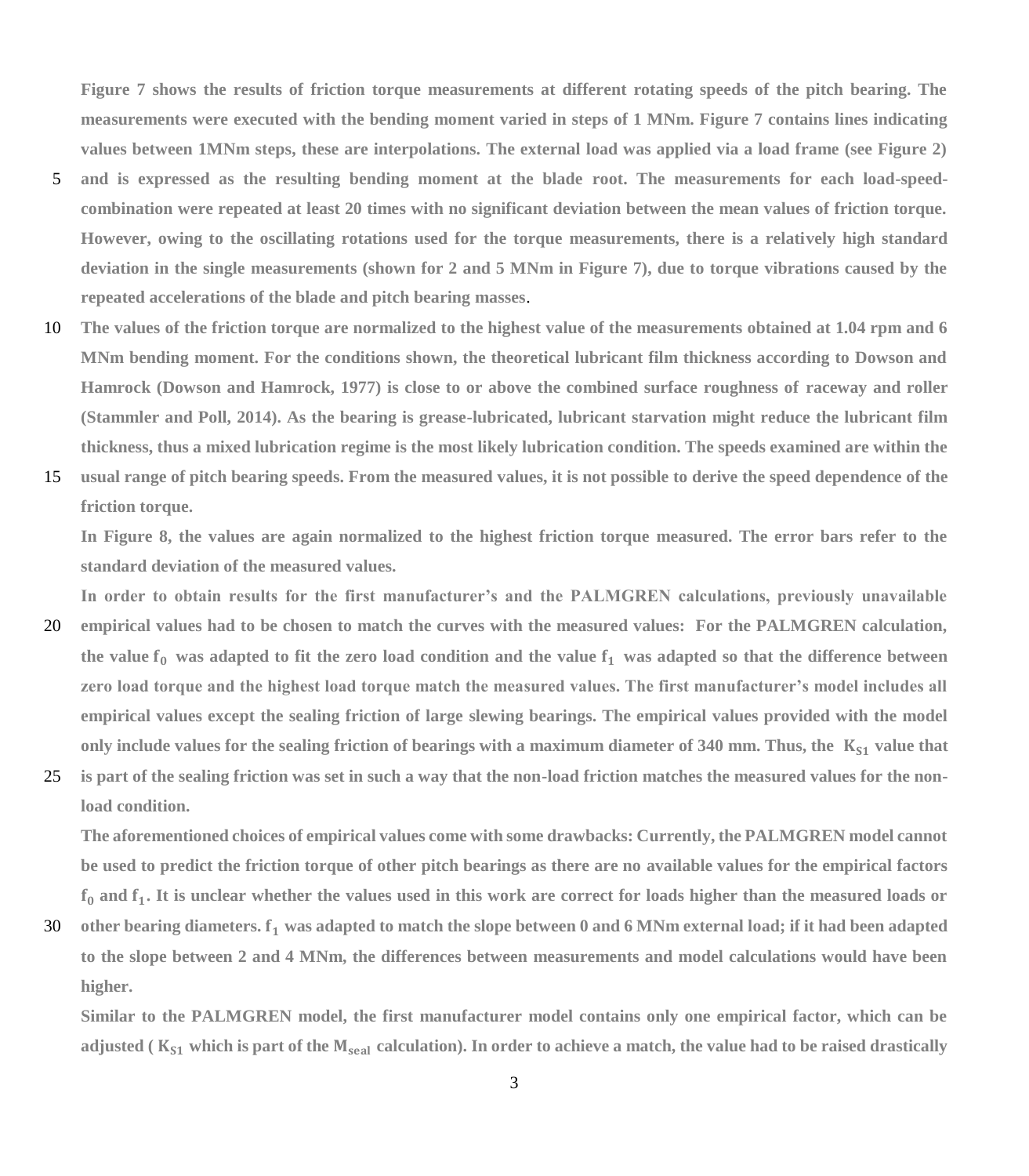**compared to values for much smaller bearing diameters. Looking at the individual elements of the model, the adjusted is by far the largest part of the calculated friction at zero load and makes up nearly 99% of the friction at 2 MNm, which does not seem plausible. Additionally, the load dependence of the friction torque is underestimated by 67 % in**  comparison to the measurements. This may be caused by the  $M_{\text{scal}}$  part as well, due to the fact that a four-point bearing

5 **suffers relatively large deformations of the bearing rings under loads and should exhibit a load-dependent behavior of the sealing friction.**

**The WANG and the second manufacturer model contain all necessary empirical values. Yet, the results are not completely satisfactory: The second manufacturer's equation is explicitly not intended for zero load; as such this value** 

10 **is not displayed in the chart. The friction torque calculated with this model deviates by 35% from the measured values at a load of 2 MNm, and by 10% at a load of 6 MNm. As the slope of the load dependence of the calculated curve is 15% higher than that of the measured values, it might result in overestimated friction torques at loads higher than 6 MNm.** 

**The model proposed by WANG does not take account of the sealing friction and shows the friction torque to have a** 

15 **rather high speed dependence that does not match the measured values. The model was originally intended for the calculation of friction under fully lubricated conditions and needs some further adjustments for mixed friction conditions.** 

Fehler! Verweisquelle konnte nicht gefunden werden. **shows the speed dependence of the different calculation methods and the measurement results at 5 MNm external load. While the measurement values and most of the model** 

20 **calculations show either no speed dependence or the speed dependence depending on revolutions per minute (which does not lead to a drastic increase in the torque while the velocity of the rollers does rise due to the large diameters) , the model of WANG contains a dependence on roller speed.** 

The measurement data used for this paper was created during a commercial project for a customer. This data is subject to non-

25 disclosure agreements. As such, absolute values cannot be given within this paper. For this very same reason, we did not include the individual values of empirical factors for the single models, as this would allow for the calculation of the absolute values.

We deem the scientific results worthy nonetheless: The validity of the friction models for large slewing bearings has not yet been evaluated in any publication known to the authors. The lack of appropriate models for friction torque calculation of blade

30 bearings has been clearly shown and the need for further research in this field was stated. Due to this, there is also a lack of a "well-defined quantity" to normalize the values against – there is simply no comparable data available in the literature.